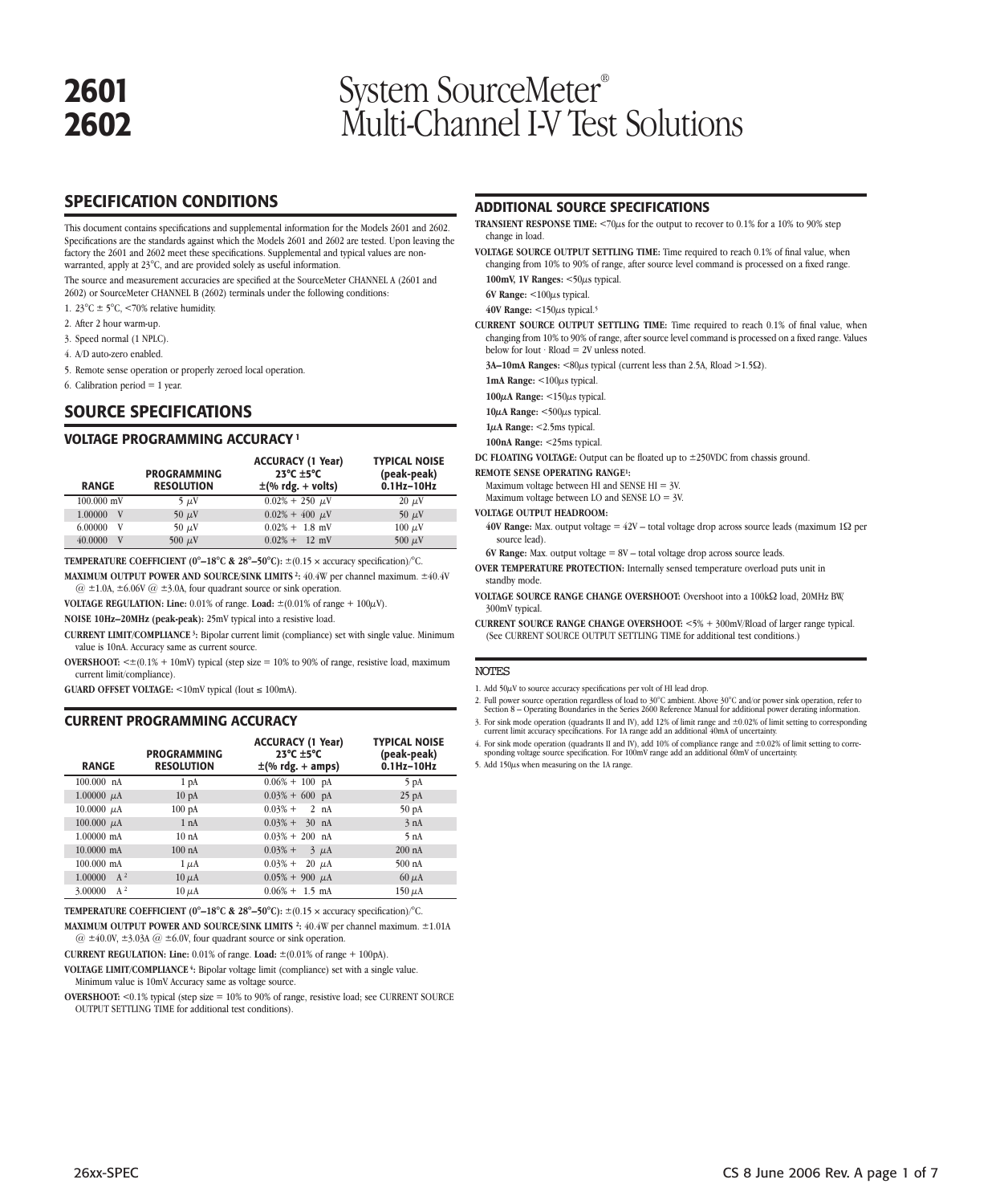# **2601** System SourceMeter®<br>**2602** Multi-Channel I-V Tes **2602** Multi-Channel I-V Test Solutions

### **METER SPECIFICATIONS**

### **VOLTAGE MEASUREMENT ACCURACY <sup>1</sup>**

| <b>RANGE</b> | <b>DISPLAY</b><br><b>RESOLUTION3</b> | <b>INPUT</b><br><b>RESISTANCE</b> | <b>ACCURACY (1 Year)</b><br>$23^{\circ}$ C $\pm 5^{\circ}$ C<br>$\pm$ (% rdg. + volts) |
|--------------|--------------------------------------|-----------------------------------|----------------------------------------------------------------------------------------|
| 100.000 mV   | $1 \mu V$                            | $>10$ G $\Omega$                  | $0.015\% + 150 \mu V$                                                                  |
| 1.00000<br>V | $10 \mu V$                           | $>10$ G $\Omega$                  | $0.015\% + 200 \mu V$                                                                  |
| 6.00000<br>V | $10 \mu V$                           | $>10$ G $\Omega$                  | $0.015% +$<br>$1 \text{ mV}$                                                           |
| 40.0000<br>V | $100 \mu V$                          | $>10$ G $\Omega$                  | $0.015%$ +<br>$8 \text{ mV}$                                                           |

**TEMPERATURE COEFFICIENT (0°–18°C & 28°–50°C):** ±(0.15 × accuracy specification)/°C.

### **CURRENT MEASUREMENT ACCURACY**

| <b>RANGE</b>            | <b>DISPLAY</b><br><b>RESOLUTION3</b> | VOLTAGE<br><b>BURDEN2</b> | <b>ACCURACY (1 Year)</b><br>$23^{\circ}$ C $\pm 5^{\circ}$ C<br>$\pm$ (% rdg. + amps) |
|-------------------------|--------------------------------------|---------------------------|---------------------------------------------------------------------------------------|
| 100.000 nA              | 1 <sub>pA</sub>                      | $<1$ mV                   | $0.05 \% + 100$ pA                                                                    |
| 1.00000 $\mu$ A         | 10 <sub>pA</sub>                     | $<1$ mV                   | $0.025\% + 300$ pA                                                                    |
| $10.0000 \mu A$         | $100\ \mathrm{pA}$                   | $<1$ mV                   | $0.025% + 1.5$ nA                                                                     |
| $100.000 \mu A$         | 1 nA                                 | $<1$ mV                   | $0.02 \% + 25 nA$                                                                     |
| $1.00000$ mA            | 10nA                                 | $<1$ mV                   | $0.02 \% + 200$ nA                                                                    |
| $10.0000$ mA            | 100nA                                | $<1$ mV                   | $0.02 \% + 2.5 \mu A$                                                                 |
| $100.000$ mA            | $1 \mu A$                            | $<1$ mV                   | $0.02 \% + 20 \mu A$                                                                  |
| 1.00000<br>$\mathbf{A}$ | $10 \mu A$                           | $<1$ mV                   | $0.03\% + 1.5$ mA                                                                     |
| 3.00000<br>A            | $10 \mu A$                           | $<1$ mV                   | $0.05\% + 3.5$ mA                                                                     |

**TEMPERATURE COEFFICIENT (0°-18°C & 28°-50°C):**  $\pm$ (0.15 × accuracy specification)/°C.

### **CONTACT CHECK4**

| <b>SPEED</b>  | <b>MAXIMUM MEASUREMENT</b><br><b>TIME TO MEMORY</b><br>FOR 60Hz (50Hz) <sup>4</sup> | <b>ACCURACY (1 Year)</b><br>$23^{\circ}$ C $\pm 5^{\circ}$ C<br>$\pm$ (%rdg. + ohms) |
|---------------|-------------------------------------------------------------------------------------|--------------------------------------------------------------------------------------|
| <b>FAST</b>   | $1(1.2)$ ms                                                                         | $5\% + 10$                                                                           |
| <b>MEDIUM</b> | $4$ (5) ms                                                                          | $5\% + 1$                                                                            |
| <b>SLOW</b>   | $36(42)$ ms                                                                         | $5\% + 0.3$                                                                          |

### **ADDITIONAL METER SPECIFICATIONS**

**LOAD IMPEDANCE:** Stable into 10,000pF typical.

**COMMON MODE VOLTAGE:** 250VDC.

**COMMON MODE ISOLATION:** >1GΩ, <4500pF

**OVERRANGE:** 101% of source range, 102% of measure range.

**MAXIMUM SENSE LEAD RESISTANCE:** 1kΩ for rated accuracy.

**SENSE INPUT IMPEDANCE:** >10GΩ.

### NOTES

1. Add  $50\mu$ V to source accuracy specifications per volt of HI lead drop.

2. Four-wire remote sense only.

3. Applies when in single channel display mode.

4. Includes measurement of SENSE HI to HI and SENSE LO to LO contact resistances.

### **GENERAL**

**HOST INTERFACES:** Computer control interfaces.

**IEEE-488:** IEEE-488.1 compliant. Supports IEEE-488.2 common commands and status model topology.

**RS-232:** Baud rates from 300 bps to 115200 bps. Programmable number of data bits, parity type, and flow control (RTS/CTS hardware or none). When not programmed as the active host interface, the SourceMeter can use the RS-232 interface to control other instrumentation.

**EXPANSION INTERFACE:** The TSP-Link expansion interface allows TSP enabled instruments to trigger and communicate with each other.

**Cable Type:** Category 5e or higher LAN crossover cable.

**Length:** 3 meters maximum between each TSP enabled instrument.

**DIGITAL I/O INTERFACE:**

**Connector:** 25-pin female D.

**Input/Output Pins:** 14 open drain I/O bits.

**Absolute Maximum Input Voltage:** 5.25V.

**Absolute Minimum Input Voltage:** –0.25V.

Maximum Logic Low Input Voltage: 0.7V +850μA max.

**Minimum Logic High Input Voltage:** 2.1V, +570µA.

**Maximum Source Current (flowing out of Digital I/O bit):** +960µA.

**Maximum Sink Current @ Maximum Logic Low Voltage (0.7V):** –5.0mA.

**Absolute Maximum Sink Current (flowing into Digital I/O pin):** –11mA.

**5V Power Supply Pin:** Limited to 600mA, solid state fuse protected.



**Output Enable Pin:** Active high input pulled down internally to ground with 10kΩ resistor. When the Output Enable input function has been activated, each SourceMeter channel will not turn on unless the Output Enable pin is driven to  $>2.1V$  (nominal current = 2.1V /  $10\text{k}\Omega = 210\mu\text{A}$ ).

**POWER SUPPLY:** 100V to 240VAC, 50–60Hz (manual setting), 240VA max.

**COOLING:** Forced air. Side intake and rear exhaust. One side must be unobstructed when rack mounted.

### **WARRANTY:** 1 year.

**EMC:** Conforms to European Union Directive 89/336/EEC, EN 61326-1.

**SAFETY:** Conforms to European Union Directive 73/23/EEC, EN 61010-1, and UL 61010-1.

- **DIMENSIONS:** 89mm high  $\times$  213mm wide  $\times$  460mm deep (3<sup>1</sup>/2 in  $\times$  8<sup>3</sup>/8 in  $\times$  17<sup>1</sup>/2 in). Bench Configuration (with handle & feet): 104mm high  $\times$  238mm wide  $\times$  460mm deep (41% in  $\times$ 93/8 in  $\times$  17<sup>1</sup>/2 in).
- **WEIGHT: 2601:** 4.75kg (10.4 lbs). **2602:** 5.50kg (12.0 lbs).

**ENVIRONMENT:** For indoor use only.

**Altitude:** Maximum 2000 meters above sea level.

**Operating:** 0°–50°C, 70% R.H. up to 35°C. Derate 3% R.H./°C, 35°–50°C.

**Storage:** –25°C to 65°C.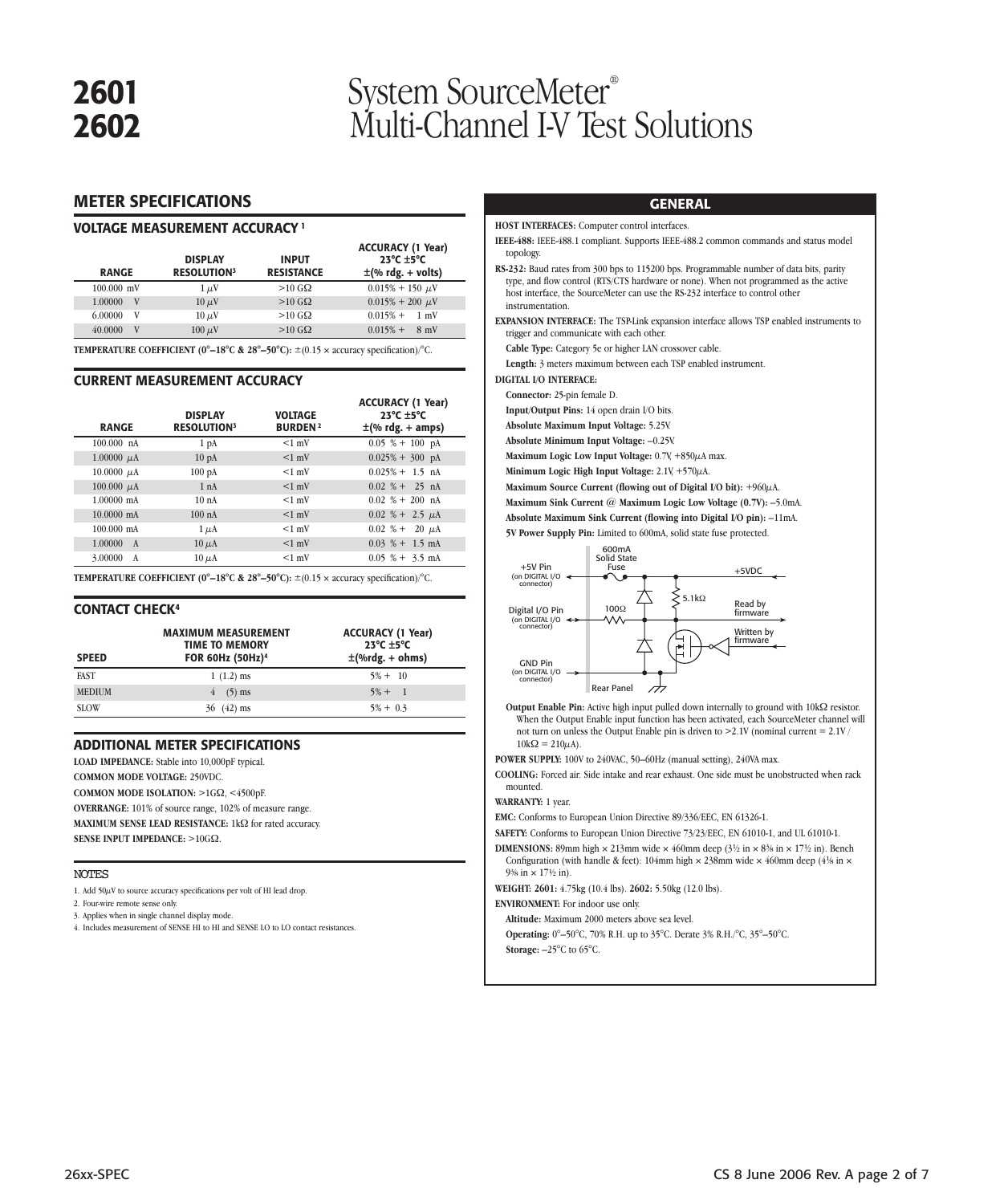# **2611** System SourceMeter<sup>®</sup><br> **2612** Multi-Channel I-V Tes **2612** Multi-Channel I-V Test Solutions

# **SPECIFICATION CONDITIONS**

This document contains specifications and supplemental information for the Models 2611 and 2612. Specifications are the standards against which the Models 2611 and 2612 are tested. Upon leaving the factory the 2611 and 2612 meet these specifications. Supplemental and typical values are nonwarranted, apply at 23°C, and are provided solely as useful information.

The source and measurement accuracies are specified at the SourceMeter CHANNEL A (2611 and 2612) or SourceMeter CHANNEL B (2612) terminals under the following conditions:

- 1. 23°C ± 5°C, <70% relative humidity.
- 2. After 2 hour warm-up.
- 3. Speed normal (1 NPLC).
- 4. A/D auto-zero enabled.
- 5. Remote sense operation or properly zeroed local sense operation.
- 6. Calibration period  $= 1$  year.

### **SOURCE SPECIFICATIONS**

### **VOLTAGE PROGRAMMING ACCURACY <sup>1</sup>**

| <b>RANGE</b> | PROGRAMMING<br><b>RESOLUTION</b> | <b>ACCURACY (1 Year)</b><br>$23^{\circ}$ C $\pm 5^{\circ}$ C<br>$\pm$ (% rdg. + volts) | <b>NOISE</b><br>(peak-peak)<br>$0.1$ Hz- $10$ Hz |
|--------------|----------------------------------|----------------------------------------------------------------------------------------|--------------------------------------------------|
| 200,000 mV   | $5 \mu V$                        | $0.02\% + 375 \mu V$                                                                   | $20 \mu V$                                       |
| 2.00000<br>V | 50 $\mu$ V                       | $0.02\% + 600 \mu V$                                                                   | 50 $\mu$ V                                       |
| 20,0000<br>v | 500 $\mu$ V                      | $0.02%$ +<br>$5 \text{ mV}$                                                            | $300 \mu V$                                      |
| 200.000<br>V | $5 \text{ mV}$                   | $0.02%$ +<br>$50 \text{ mV}$                                                           | $2 \text{ mV}$                                   |

**TEMPERATURE COEFFICIENT (0°-18°C & 28°-50°C):**  $\pm$ (0.15 × accuracy specification)/°C. **MAXIMUM OUTPUT POWER AND SOURCE/SINK LIMITS 2:** 30.603W per channel maximum.

 $\pm 20.2V$  @  $\pm 1.515A$ ,  $\pm 202V$  @  $\pm 101mA$ , four quadrant source or sink operation.

**VOLTAGE REGULATION: Line:**  $0.01\%$  of range. Load:  $\pm (0.01\%$  of range +  $100\mu$ V).

**NOISE 10Hz–20MHz:** <5mV RMS typical, 20V range, 1A limit.

**CURRENT LIMIT/COMPLIANCE 3:** Bipolar current limit (compliance) set with single value. Minimum value is 10nA. Accuracy same as current source.

**OVERSHOOT:**  $\leq \pm (0.1\% + 10\text{mV})$  typical (step size = 10% to 90% of range, resistive load, maximum current limit/compliance).

**GUARD OFFSET VOLTAGE:** <4mV (current ≤10mA).

### **CURRENT PROGRAMMING ACCURACY6**

| <b>RANGE</b>                 | <b>PROGRAMMING</b><br><b>RESOLUTION</b> | <b>ACCURACY (1 Year)</b><br>$23^{\circ}$ C $\pm 5^{\circ}$ C<br>$\pm$ (% rdg. + amps) | <b>NOISE</b><br>(peak-peak)<br>$0.1$ Hz- $10$ Hz |
|------------------------------|-----------------------------------------|---------------------------------------------------------------------------------------|--------------------------------------------------|
| $100.000$ nA                 | 2pA                                     | $0.06\% + 100$ pA                                                                     | 5 pA                                             |
| 1.00000 $\mu$ A              | 20 <sub>pA</sub>                        | $0.03\% + 800$ pA                                                                     | $25$ pA                                          |
| 10.0000 $\mu$ A              | $200$ $pA$                              | $0.03% +$<br>$5$ nA                                                                   | $60$ $pA$                                        |
| 100.000 $\mu$ A              | 2 nA                                    | $0.03\% + 60$ nA                                                                      | 3 nA                                             |
| $1.00000$ mA                 | 20 <sub>nA</sub>                        | $0.03\% + 300$ nA                                                                     | 6nA                                              |
| $10.0000$ mA                 | $200$ nA                                | $0.03%$ +<br>$6 \mu A$                                                                | 200 nA                                           |
| $100.000$ mA                 | $2 \mu A$                               | $0.03\% + 30 \mu A$                                                                   | $600$ nA                                         |
| 1.00000<br>A <sup>2</sup>    | $20 \mu A$                              | $0.05\% + 1.8$ mA                                                                     | $70 \mu A$                                       |
| $A^2$<br>1.50000             | $50 \mu A$                              | $0.06%$ +<br>$4 \text{ mA}$                                                           | $150 \mu A$                                      |
| A <sup>2, 5</sup><br>10.0000 | $200 \mu A$                             | $0.5 \% + 40$ mA                                                                      |                                                  |

**TEMPERATURE COEFFICIENT (0°-18°C & 28°-50°C):**  $\pm$ (0.15 × accuracy specification)/°C. **MAXIMUM OUTPUT POWER AND SOURCE/SINK LIMITS 2:** 30.603W per channel maximum.  $\pm$ 1.515A @  $\pm$ 20.2V,  $\pm$ 101mA @  $\pm$ 202V, four quadrant source or sink operation.

**CURRENT REGULATION: Line:** 0.01% of range. **Load:** ±(0.01% of range + 100pA).

**VOLTAGE LIMIT/COMPLIANCE 4:** Bipolar voltage limit (compliance) set with a single value. Minimum value is 10mV. Accuracy same as voltage source.

**OVERSHOOT:** <0.1% typical (step size = 10% to 90% of range, resistive load; see CURRENT SOURCE OUTPUT SETTLING TIME for additional test conditions).

### **ADDITIONAL SOURCE SPECIFICATIONS**

- **TRANSIENT RESPONSE TIME:**  $\langle 70 \mu s$  for the output to recover to 0.1% for a 10% to 90% step change in load.
- **VOLTAGE SOURCE OUTPUT SETTLING TIME:** Time required to reach 0.1% of final value after source level command is processed on a fixed range.
- **200mV, 2V Ranges:** <50µs typical. **20V Range:** <100µs typical. **200V Range:** <700µs typical. **CURRENT SOURCE OUTPUT SETTLING TIME:** Time required to reach 0.1% of final value after source
	- level command is processed on a fixed range. Values below for Iout · Rload = 2V unless noted. **1.5A–1A Ranges:** <120µs typical (Rload >6Ω). **10µA Range:** <500µs typical.
- **100mA–10mA Ranges:** <80µs typical. **1mA Range:** <100µs typical. **100µA Range:** <150µs typical.

**1µA Range:** <2ms typical. **100nA Range:** <20ms typical.

**DC FLOATING VOLTAGE:** Output can be floated up to ±250VDC from chassis ground. **REMOTE SENSE OPERATING RANGE1:** Maximum voltage between HI and SENSE HI = 3V.

Maximum voltage between LO and SENSE LO = 3V. **VOLTAGE OUTPUT HEADROOM:**

**200V Range:** Max. output voltage = 202.3V – total voltage drop across source leads (maximum

1Ω per source lead). **20V Range:** Max. output voltage = 23.3V – total voltage drop across source leads (maximum

1Ω per source lead).

**OVER TEMPERATURE PROTECTION:** Internally sensed temperature overload puts unit in standby mode.

**VOLTAGE SOURCE RANGE CHANGE OVERSHOOT:** Overshoot into a 100kΩ load, 20MHz BW, 300mV typical.

**CURRENT SOURCE RANGE CHANGE OVERSHOOT:** <5% + 300mV/Rload + 60nA of larger range typical. (See CURRENT SOURCE OUTPUT SETTLING TIME for additional test conditions.)

### **PULSE SPECIFICATIONS**

| <b>REGION</b> | <b>MAXIMUM CURRENT</b><br>LIMIT     | <b>MAXIMUM PULSE</b><br><b>WIDTH<sup>8</sup></b> | <b>MAXIMUM DUTY</b><br><b>CYCLE<sup>9</sup></b> |
|---------------|-------------------------------------|--------------------------------------------------|-------------------------------------------------|
|               | $100 \text{ mA}$ ( $\omega$ 200 V   | DC, no limit                                     | 100%                                            |
|               | 1.5 A $\omega$ 20 V                 | DC, no limit                                     | 100%                                            |
| 2             | $A \varpi 180 V$                    | $8.5$ ms                                         | 1%                                              |
| 310           | $A \, (\overline{\omega} 200 \, V)$ | $2.2$ ms                                         | 1%                                              |
|               | 5V<br>ω<br>10<br>A                  | 1 <sub>ms</sub>                                  | 2.2%                                            |

MINIMUM PROGRAMMABLE PULSE WIDTH<sup>8</sup>: 200 $\mu$ s. NOTE: Minimum pulse width for settled source at a given I/V output and load can be longer than  $200\mu s$ . See note 11 for typical settling times. **PULSE WIDTH PROGRAMMING RESOLUTION: 1us.** 

**PULSE WIDTH PROGRAMMING ACCURACY8:** ±25µs.

**TYPICAL PULSE WIDTH JITTER:** 50µs.

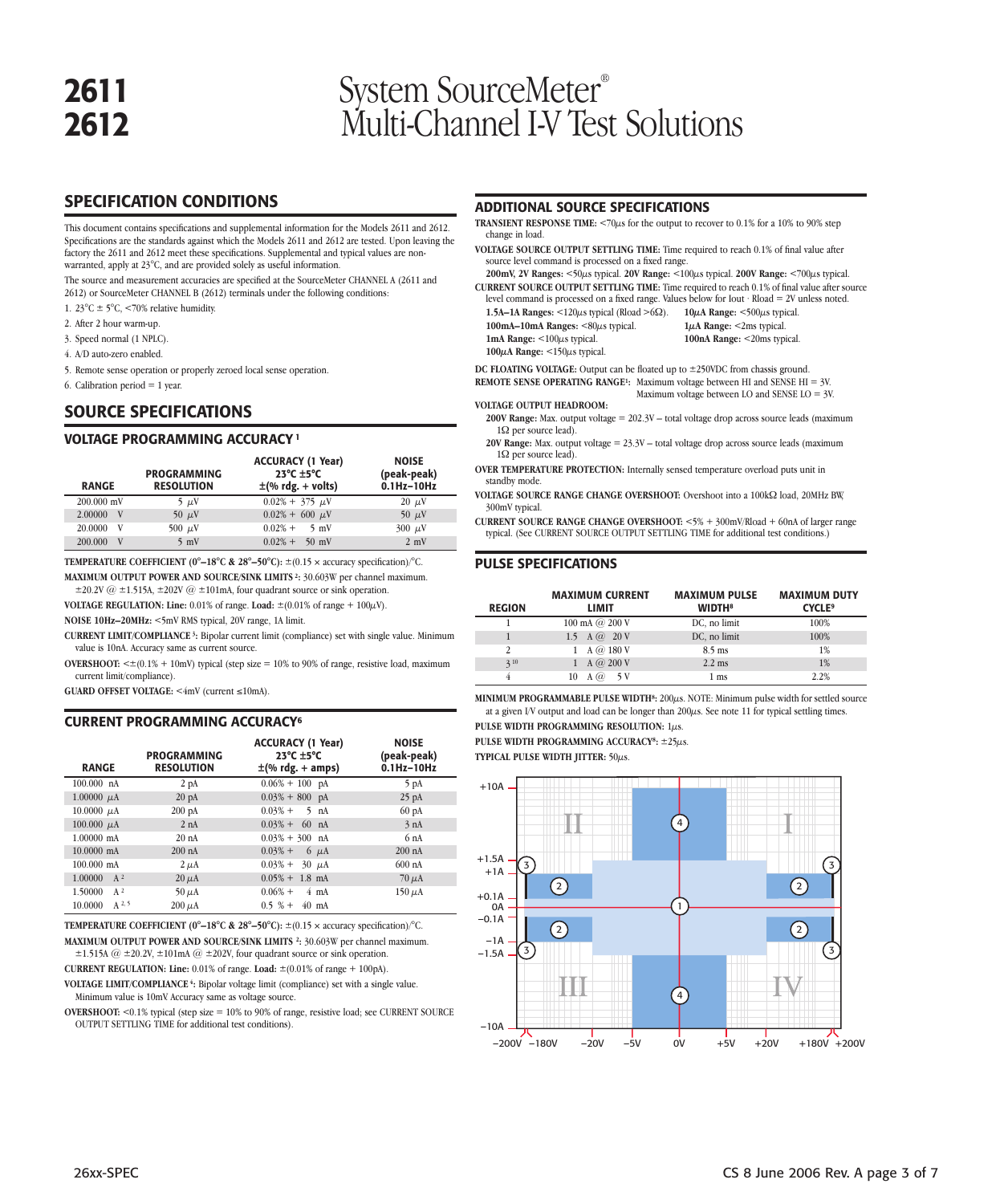# **2611** System SourceMeter<sup>®</sup><br> **2612** Multi-Channel I-V Tes **2612** Multi-Channel I-V Test Solutions

# **SOURCE SPECIFICATIONS (continued)**

### **PULSE SPECIFICATIONS (continued)**

### NOTES

- 
- 1. Add 50µV to source accuracy specifications per volt of HI lead drop. 2. Full power source operation regardless of load to 30°C ambient. Above 30°C and/or power sink operation, refer to Section 8 – Operating Boundaries in the Series 2600 Reference Manual for additional power derating information.
- 3. For sink mode operation (quadrants II and IV), add 12% of limit range and ±0.02% of limit setting to correspondinations and the state of the state of the state of the state of the state of the state of the state of the
- sponding voltage source specification. For 200mV range add an additional 120mV of uncertainty. 5. 10A range accessible only in pulse mode.
- 6. Accuracy specifications do not include connector leakage. Derate accuracy by Vout/2E11 per °C when operating between 18°–28°C. Derate accuracy by Vout/2E11 + (0.15 \* Vout/2E11) per °C when operating <18°C and >28°C.
- 7. 150mV under pulse conditions with compliance set to 1A.<br>8. Times measured from the start of oulse to the start of off-ti Times measured from the start of pulse to the start of off-time; see figure below.
- 



9. Thermally limited in sink mode (quadrants 2 and 4) and ambient temperatures above 30°C. See power equations in the reference manual for more information. 10. Voltage source operation with 1.5A current limit.

11. Typical performance for minimum settled pulse widths

| percent procedures and continuous percent public structure |              |                                        |                      |  |  |
|------------------------------------------------------------|--------------|----------------------------------------|----------------------|--|--|
| <b>Source Value</b>                                        | Load         | <b>Source Settling</b><br>(% of range) | Min. Pulse Width     |  |  |
|                                                            | $0.5 \Omega$ |                                        | $300$ $\mu$ s        |  |  |
| ----                                                       | $\cdots$     | $\sim$ $\sim$ $\sim$ $\sim$            | $\sim$ $\sim$ $\sim$ |  |  |

| אל                | U. 2 52       | 176  | $200 \mu s$     |
|-------------------|---------------|------|-----------------|
| 20V               | $200 \Omega$  | 0.2% | $200 \ \mu s$   |
| 180 V             | $180\ \Omega$ | 0.2% | 5 <sub>ms</sub> |
| 200V (1.5A limit) | $200 \Omega$  | 0.2% | $1.5$ ms        |
| $100 \text{ mA}$  | $200 \Omega$  | 1%   | $200 \mu s$     |
| 1 A               | $20 \Omega$   | 1%   | $500 \mu s$     |
| 1 A               | $180\ \Omega$ | 0.2% | 5 <sub>ms</sub> |
| 10A               | $0.5 \Omega$  | 0.5% | $300 \mu s$     |

Typical tests were performed using remote operation, 4W sense, Keithley 2600-BAN cables and best, fixed measurement range. For more information on pulse scripts, see the Series 2600 Reference Manual

## **METER SPECIFICATIONS**

### **VOLTAGE MEASUREMENT ACCURACY 1, 7**

| <b>RANGE</b> | <b>DISPLAY</b><br><b>RESOLUTION</b> <sup>3</sup> | <b>INPUT</b><br><b>RESISTANCE</b> | <b>ACCURACY (1 Year)</b><br>23 $^{\circ}$ C $\pm$ 5 $^{\circ}$ C<br>$\pm$ (% rdg. + volts) |
|--------------|--------------------------------------------------|-----------------------------------|--------------------------------------------------------------------------------------------|
| 200,000 mV   | $1 \mu V$                                        | $>10$ G $\Omega$                  | $0.015\% + 225 \mu V$                                                                      |
| 2.00000<br>V | $10 \mu V$                                       | $>10$ G $\Omega$                  | $0.02~\% + 350~\mu$ V                                                                      |
| V<br>20,0000 | $100 \mu V$                                      | $>10$ G $\Omega$                  | $0.015\% + 5$ mV                                                                           |
| V<br>200,000 | $1 \text{ mV}$                                   | $>10$ G $\Omega$                  | $0.015\% + 50$ mV                                                                          |

**TEMPERATURE COEFFICIENT (0°-18°C & 28°-50°C):**  $\pm$ (0.15 × accuracy specification)/°C.

### **CURRENT MEASUREMENT ACCURACY 6, 7**

| <b>RANGE</b>              | <b>DISPLAY</b><br><b>RESOLUTION3</b> | <b>VOLTAGE</b><br><b>BURDEN2</b> | <b>ACCURACY (1 Year)</b><br>$23^{\circ}$ C $\pm 5^{\circ}$ C<br>$\pm$ (% rdg. + amps) |
|---------------------------|--------------------------------------|----------------------------------|---------------------------------------------------------------------------------------|
| 100.000 nA                | 1 <sub>pA</sub>                      | $<1$ mV                          | $0.05 \% + 100$ pA                                                                    |
| 1.00000 $\mu$ A           | 10 <sub>pA</sub>                     | $<1$ mV                          | $0.025\% + 500$ pA                                                                    |
| 10.0000 $\mu$ A           | 100 <sub>pA</sub>                    | $<1$ mV                          | $0.025\% + 1.5$ nA                                                                    |
| 100.000 $\mu$ A           | 1 nA                                 | $<1$ mV                          | $0.02 \% + 25 nA$                                                                     |
| $1.00000 \text{ mA}$      | 10 <sub>nA</sub>                     | $<1$ mV                          | $0.02 \% + 200$ nA                                                                    |
| 10,0000 mA                | 100nA                                | $<1$ mV                          | $0.02~\% + 2.5~\mu\text{A}$                                                           |
| $100.000$ mA              | $1 \mu A$                            | $<1$ mV                          | $0.02 \% +$<br>$20 \mu A$                                                             |
| 1.00000<br>$\mathbf{A}$   | $10 \mu A$                           | $<1$ mV                          | $0.03\text{ %}+1.5\text{ mA}$                                                         |
| 1.50000<br>$\mathbf{A}$   | $10 \mu A$                           | $<1$ mV                          | $0.05\text{ %} + 3.5\text{ mA}$                                                       |
| 10.0000<br>A <sup>5</sup> | $100 \mu A$                          | $<1$ mV                          | $0.4 \quad \% +$<br>$25 \text{ mA}$                                                   |

**TEMPERATURE COEFFICIENT (0°-18°C & 28°-50°C):**  $\pm$ (0.15  $\times$  accuracy specification)/°C.

### **CONTACT CHECK4**

| <b>SPEED</b>  | <b>MAXIMUM MEASUREMENT</b><br><b>TIME TO MEMORY</b><br>FOR 60Hz (50Hz) <sup>4</sup> | <b>ACCURACY (1 Year)</b><br>$23^{\circ}$ C $\pm 5^{\circ}$ C<br>$\pm$ (%rdg. + ohms) |
|---------------|-------------------------------------------------------------------------------------|--------------------------------------------------------------------------------------|
| <b>FAST</b>   | $1(1.2)$ ms                                                                         | $5\% + 10$                                                                           |
| <b>MEDIUM</b> | $(5)$ ms                                                                            | $5\% + 1$                                                                            |
| <b>SLOW</b>   | $36 \quad (42) \text{ ms}$                                                          | $5\% + 0.3$                                                                          |

### **ADDITIONAL METER SPECIFICATIONS**

**LOAD IMPEDANCE:** Stable into 10,000pF typical.

**COMMON MODE VOLTAGE:** 250VDC.

**COMMON MODE ISOLATION:** >1GΩ, <4500pF.

**OVERRANGE:** 101% of source range, 102% of measure range.

**MAXIMUM SENSE LEAD RESISTANCE:** 1kΩ for rated accuracy.

**SENSE INPUT IMPEDANCE:** >10GQ.

### NOTES

- 1. Add  $50\mu$ V to source accuracy specifications per volt of HI lead drop.
- 2. Four-wire remote sense only.
- 3. Applies when in single channel display mode.
- 4. Includes measurement of SENSE HI to HI and SENSE LO to LO contact resistances.
- 5. 10A range accessible only in pulse mode.
- 

6. De-rate accuracy by Vout/2E11 per °C when operating between 18°–28°C. Derate accuracy by Vout/2E11 + (0.15 \*<br>- Vout/2E11) per °C when operating <18°C and >28°C.<br>7. De-rate accuracy specifications for NPLC setting <1 by table below:

| <b>NPLC</b><br>Setting | 200mV<br>Range | 2V-200V<br>Ranges | 100nA<br>Range | $1\mu$ A $-100$ mA<br>Ranges | $1A-1.5A$<br>Ranges |
|------------------------|----------------|-------------------|----------------|------------------------------|---------------------|
| 0.1                    | 0.01%          | 0.01%             | 0.01%          | 0.01%                        | 0.01%               |
| 0.01                   | 0.08%          | 0.07%             | 0.1%           | 0.05%                        | 0.05%               |
| 0.001                  | 0.8%           | 0.6~%             | %              | 0.5%                         | 1.1%                |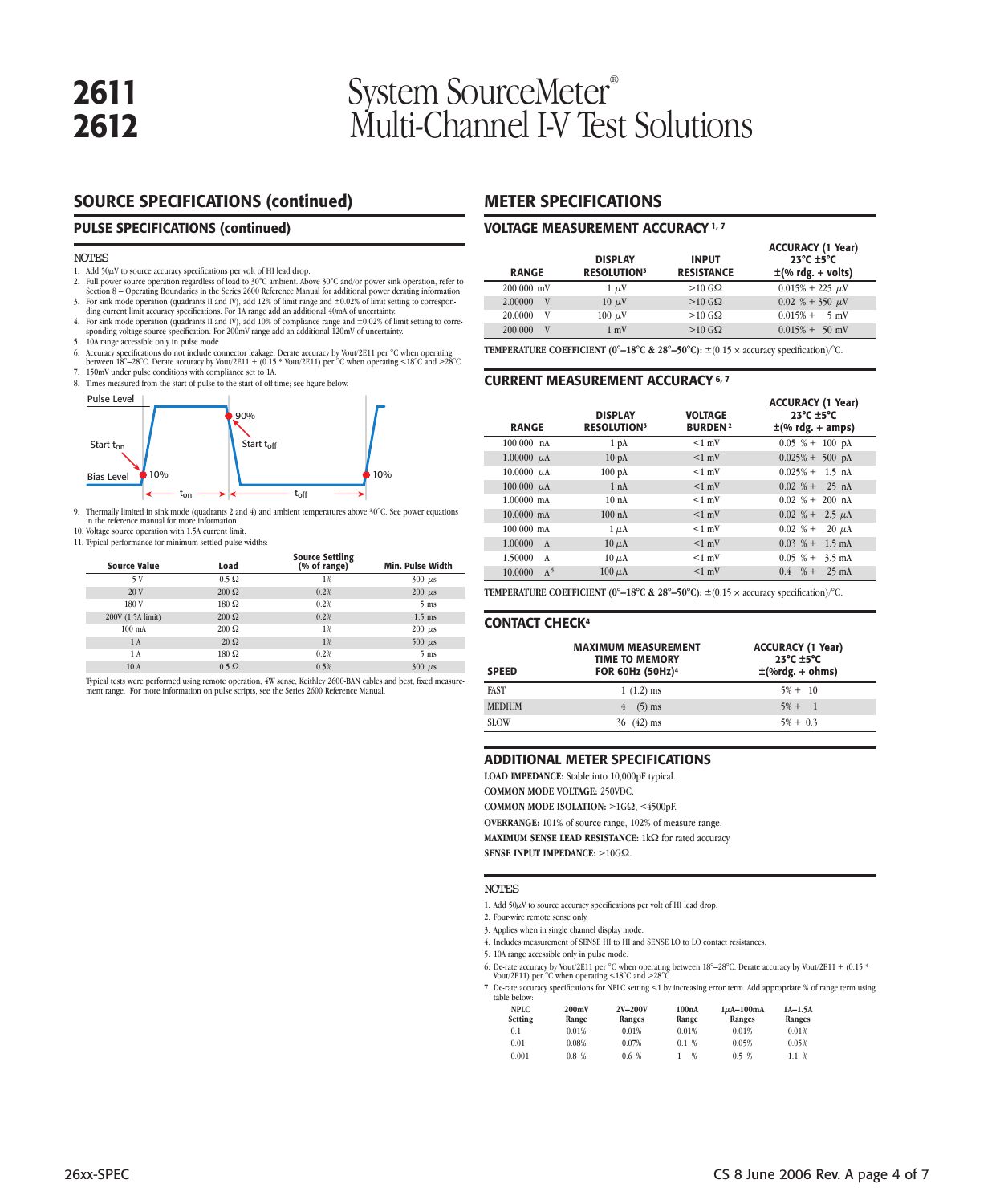# **2611** System SourceMeter<sup>®</sup><br> **2612** Multi-Channel LV Tes **2612** Multi-Channel I-V Test Solutions

### **GENERAL**

**HOST INTERFACES:** Computer control interfaces. **IEEE-488:** IEEE-488.1 compliant. Supports IEEE-488.2 common commands and status model topology. **RS-232:** Baud rates from 300 bps to 115200 bps. Programmable number of data bits, parity type, and flow control (RTS/CTS hardware or none). When not programmed as the active host interface, the SourceMeter can use the RS-232 interface to control other instrumentation. **EXPANSION INTERFACE:** The TSP-Link expansion interface allows TSP enabled instruments to trigger and communicate with each other. **Cable Type:** Category 5e or higher LAN crossover cable. **Length:** 3 meters maximum between each TSP enabled instrument. **DIGITAL I/O INTERFACE (see 2601/02 GENERAL specifications for circuit diagram): Connector:** 25-pin female D. **Input/Output Pins:** 14 open drain I/O bits. **Absolute Maximum Input Voltage:** 5.25V. **Absolute Minimum Input Voltage:** –0.25V. **Maximum Logic Low Input Voltage:** 0.7V, +850µA max. Minimum Logic High Input Voltage:  $2.1$ V,  $+570\mu$ A. **Maximum Source Current (flowing out of Digital I/O bit):** +960µA. **Maximum Sink Current @ Maximum Logic Low Voltage (0.7V):** –5.0mA. **Absolute Maximum Sink Current (flowing into Digital I/O pin):** –11mA. **5V Power Supply Pin:** Limited to 600mA, solid state fuse protected. **Safety Interlock Pin:** Active high input. >3.4V @ 24mA (absolute maximum of 6V) must be externally applied to this pin to insure 200V operation. This signal is pulled down to chassis ground with a 10kΩ resistor. 200V operation will be blocked when the INTERLOCK signal is <0.4V (absolute minimum of -0.4V). See figure below:  $\blacktriangleright$  Read by firmware  $\leftarrow$  +220V Supply Coil<br>Resistance<br>145Ω ±10% INTERLOCK Pin - -220V Supply (on DIGITAL I/O connector) Coop  $\lessgtr$  10kΩ Chassis<br>Ground  $\overline{\phantom{a}}$ To output stage Rear Panel **POWER SUPPLY:** 100V to 240VAC, 50–60Hz (manual setting), 240VA max. **COOLING:** Forced air. Side intake and rear exhaust. One side must be unobstructed when rack mounted. **WARRANTY:** 1 year. **EMC:** Conforms to European Union Directive 89/336/EEC, EN 61326-1. **SAFETY:** Conforms to European Union Directive 73/23/EEC, EN 61010-1, and UL 61010-1. **DIMENSIONS:** 89mm high  $\times$  213mm wide  $\times$  460mm deep (3½ in  $\times$  83% in  $\times$  17½ in). Bench Configuration (with handle & feet): 104mm high  $\times$  238mm wide  $\times$  460mm deep (4<sup>1</sup>/<sub>8</sub> in  $\times$  9<sup>3</sup>/<sub>8</sub> in  $\times$  17<sup>1</sup>/<sub>2</sub> in). **WEIGHT: 2611:** 4.75kg (10.4 lbs). **2612:** 5.50kg (12.0 lbs). **ENVIRONMENT:** For indoor use only. **Altitude:** Maximum 2000 meters above sea level. **Operating:** 0°–50°C, 70% R.H. up to 35°C. Derate 3% R.H./°C, 35°–50°C. **Storage:** –25°C to 65°C.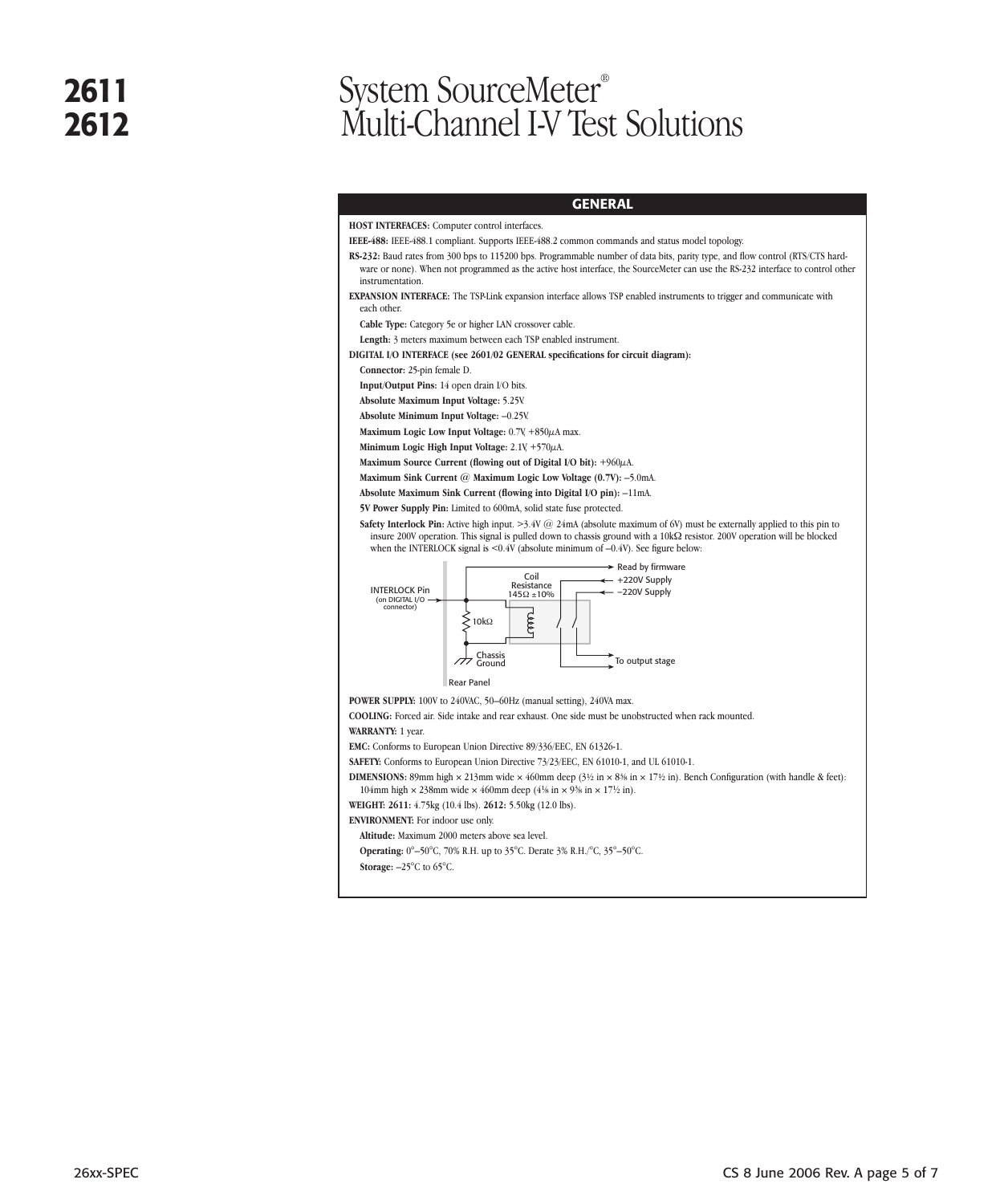# Series 2600 System SourceMeter<sup>®</sup> Multi-Channel I-V Test Solutions

### **SPEED SPECIFICATIONS <sup>1</sup>**

### **MAXIMUM SWEEP OPERATION RATES (operations per second) FOR 60Hz (50Hz):**

| A/D CONVERTER<br><b>SPEED</b> | TRIGGER ORIGIN | <b>MEASURE</b><br><b>TO MEMORY</b> | <b>MEASURE</b><br><b>TO GPIB</b> | <b>SOURCE MEASURE</b><br><b>TO MEMORY</b> | <b>SOURCE MEASURE</b><br><b>TO GPIB</b> | <b>SOURCE MEASURE</b><br><b>PASS/FAIL</b><br><b>TO MEMORY</b> | <b>SOURCE MEASURE</b><br><b>PASS/FAIL</b><br><b>TO GPIB</b> |
|-------------------------------|----------------|------------------------------------|----------------------------------|-------------------------------------------|-----------------------------------------|---------------------------------------------------------------|-------------------------------------------------------------|
| 0.001 NPLC                    | Internal       | 10000 (10000)                      | 8000 (8000)                      | 5500 (5500)                               | 3600 (3600)                             | 4900 (4900)                                                   | 3100 (3100)                                                 |
| 0.001 NPLC                    | Digital I/O    | (2650)<br>2700                     | 2100 (2100)                      | 2300 (2300)                               | 1900 (1875)                             | 2200 (2150)                                                   | 1800 (1775)                                                 |
| $0.01$ NPLC                   | Internal       | (3500)<br>4000                     | 3600 (3200)                      | 2750 (2700)                               | 2300 (2100)                             | 2800 (2500)                                                   | 2100 (1975)                                                 |
| $0.01$ NPLC                   | Digital I/O    | (1775)<br>1900                     | 1600 (1500)                      | 1700 (1600)                               | 1450 (1400)                             | 1600 (1500)                                                   | 1400 (1325)                                                 |
| <b>NPLC</b><br>0.1            | Internal       | (475)<br>565                       | (470)<br>555                     | 540 (450)                                 | 510<br>(440)                            | 535 (455)                                                     | 505<br>(430)                                                |
| <b>NPLC</b><br>0.1            | Digital I/O    | 490<br>(420)                       | 470<br>(405)                     | 470<br>(410)                              | 450<br>(390)                            | 470(400)                                                      | 450 (390)                                                   |
| <b>NPLC</b><br>1.0            | Internal       | (49)<br>59                         | 59<br>(49)                       | 58<br>(49)                                | 58<br>(48)                              | 58<br>(49)                                                    | 58<br>(48)                                                  |
| <b>NPLC</b><br>1.0            | Digital I/O    | 58<br>(48)                         | (48)<br>58                       | 58<br>(48)                                | 57<br>(48)                              | 57<br>(48)                                                    | 57<br>(48)                                                  |

### **MAXIMUM SINGLE MEASUREMENT RATES (operations per second) FOR 60Hz (50Hz):**

| <b>A/D CONVERTER</b><br><b>SPEED</b> | <b>TRIGGER ORIGIN</b> | <b>MEASURE</b><br><b>TO GPIB</b> | <b>SOURCE MEASURE</b><br><b>TO GPIB</b> | <b>SOURCE MEASURE</b><br><b>PASS/FAIL</b><br><b>TO GPIB</b> |
|--------------------------------------|-----------------------|----------------------------------|-----------------------------------------|-------------------------------------------------------------|
| 0.001 NPLC                           | Internal              | 1110 (1000)                      | 880 (880)                               | 840 (840)                                                   |
| $0.01$ NPLC                          | Internal              | (900)<br>950                     | 780 (760)                               | 730 (710)                                                   |
| NPLC.<br>0.1                         | Internal              | (345)<br>390                     | 355 (320)                               | 340 (305)                                                   |
| NPLC.<br>1.0                         | Internal              | (48)<br>57                       | (47)<br>56                              | (47)<br>56                                                  |

**MAXIMUM MEASUREMENT RANGE CHANGE RATE:** >4500/second typical. When changing to or from a range ≥1A, maximum rate is >2000/second typical.

**MAXIMUM SOURCE RANGE CHANGE RATE:** >400/second, typical.

**MAXIMUM SOURCE FUNCTION CHANGE RATE:** >500/second, typical.

**EXTERNAL TRIGGER INPUT:** The Digital I/O interface signals can be configured to behave as trigger inputs.

**Input Latency (time from trigger input to start of measurement or source change):**  $<$  150 $\mu$ s, typical.

**Input Jitter:** <100µs, typical.

**COMMAND PROCESSING TIME:** Maximum time required for the output to begin to change following the receipt of the smux.source.levelv or smux.source.leveli command. <1ms typical.

### NOTES

1. See the Speed Specifications Test Conditions Appendix in the Series 2600 Reference Manual for more information regarding test conditions.

Specifications are subject to change without notice. Rev. B





**Model 2601/2611 Rear Panel Model 2602/2612 Rear Panel**